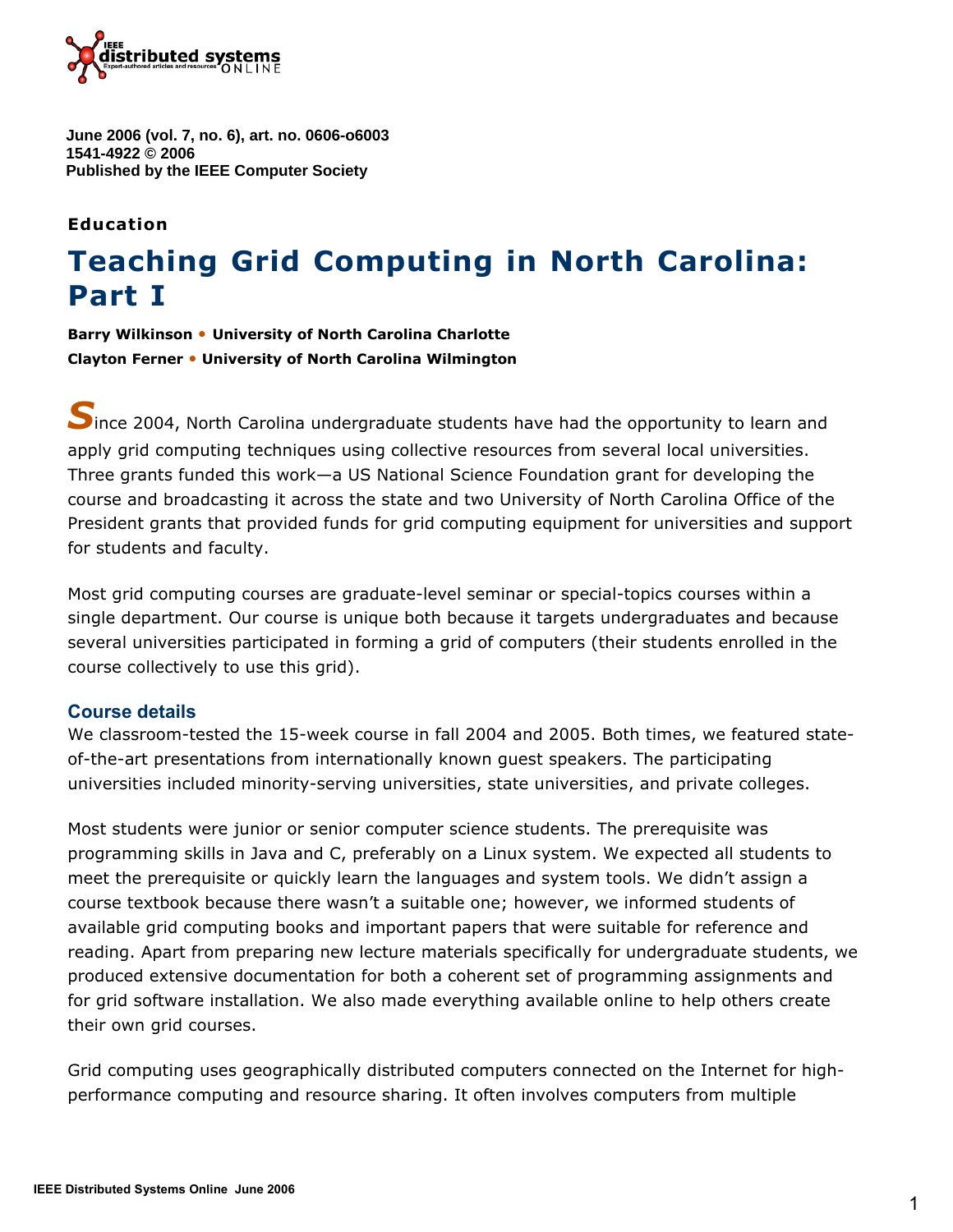organizations, crosses organizational boundaries, and enables the creation of distributed teams (so-called "virtual organizations"). Therefore, to teach grid computing properly, we first needed a distributed operational grid of computers for students to access. Our course uniquely combines distance-learning tools with grid computing. Students from many universities enroll and become the virtual organization together with supporting faculty from their home institutions. Integrating with this virtual organization is the physical grid of computers provided at major sites for students.

We took advantage of the existing statewide North Carolina Research and Education Network to present the lectures to geographically distributed sites. NCREN, an instructional telecommunications network, has interconnected universities, medical centers, research institutions, and graduate centers in North Carolina since 1985. It provides face-to-face video and audio communications, employing a combination of microwave links and long-distance digital fiber-optic lines. Each site has "teleclassroom" facilities where students have microphones and can interact and participate in discussions with the instructor via video cameras. Each teleclassroom also has a camera operator who records all lectures, so students can view lectures again later or catch up on any missed lectures.

### **Testing the course**

The fall 2004 grid computing course originated from Western Carolina University (WCU) and broadcast on the NCREN network simultaneously to the University of North Carolina Wilmington, UNC Asheville, Appalachian State University, North Carolina State University, UNC Greensboro, Elon University (a private institution), and North Carolina Central University. Some lectures originated from UNC Wilmington.

More than 40 students enrolled in the course, including two from Cape Fear Community College attending classes at UNC Wilmington. Students received course credit at their home institutions. Several faculty members attended. Near the end of the semester, students heard presentations from several guest speakers, including Daniel Reed of NC State University and Wolfgang Gentzsch of the Microelectronics Center of North Carolina. The Microelectronics Center's Chuck Kelser discussed legal issues. Students viewed a taped presentation by Ian Foster of the University of Chicago and the Argonne National Laboratory, the so-called father of grid computing. An NC State University graduate student also presented his work on grid computing.

The fall 2005 grid course originated from UNC Charlotte and broadcast to Appalachian State University, Elon University, NC State University, UNC Asheville, UNC Chapel Hill, UNC Pembroke, UNC Wilmington, Western Carolina University, Winston-Salem State University, Lenoir Rhyne College, and Wake Technical Community College. Again, some lectures originated from UNC Wilmington. Figure 1 shows a map of the universities in the UNC system, identifying the fall 2005 participating sites.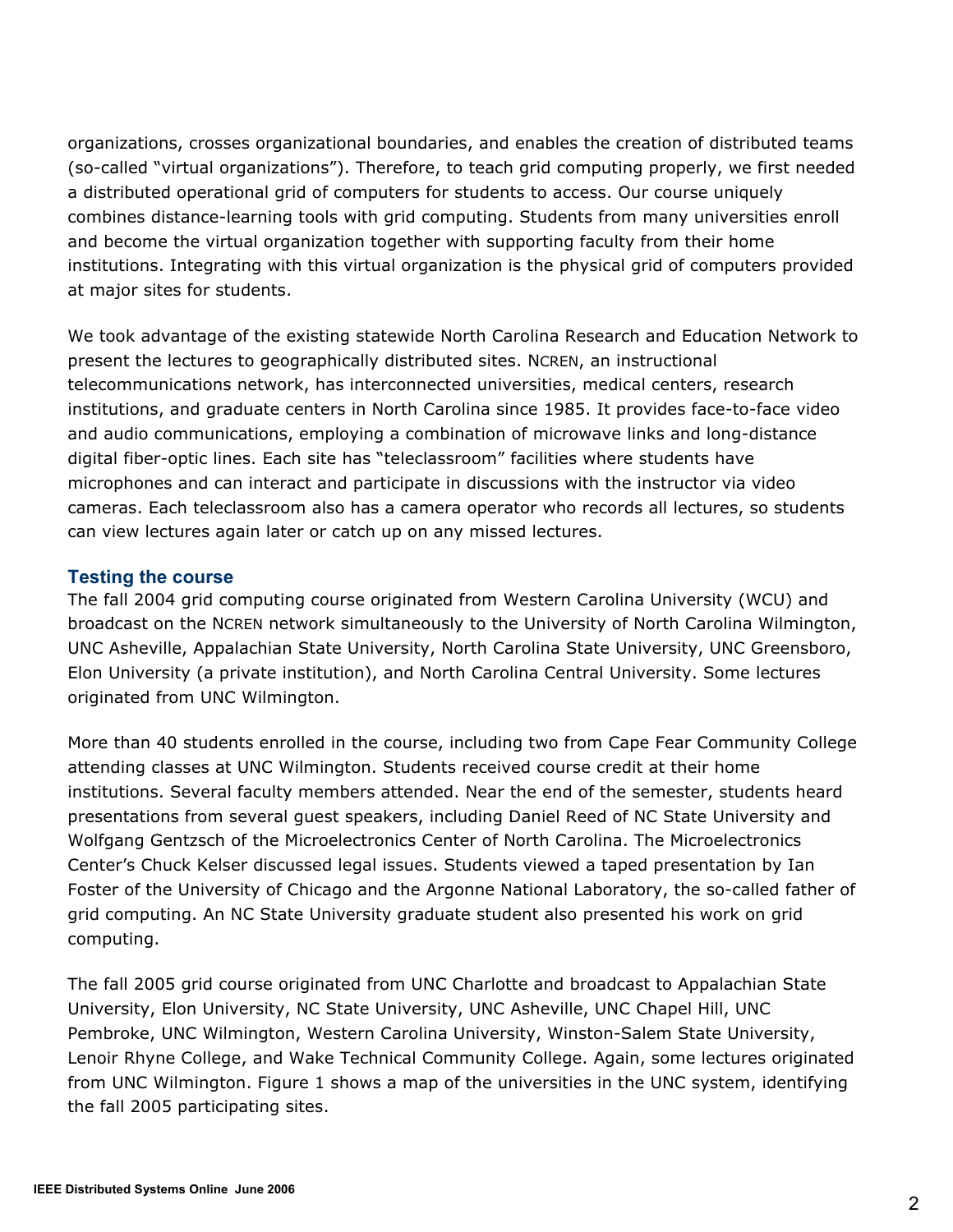

## **Figure 1. Sites participating in the fall 2005 grid computing course. Pink dots indicate participating UNC campuses; yellow dots indicate private institutions.**

Thirty-two students enrolled in the course, several faculty members attended, and invited guest speakers participated near the end of the semester. Jim Jokl from the University of Virginia, Art Vandenberg from Georgia State University, and Mary Fran Yafchak from the Southeastern Universities Research Association, gave a team presentation describing the SURAGrid. The Renaissance Computing Institute's Lavanya Ramakrishnan described the institute's work including the Bioportal and ocean and atmospheric modeling using the grid. Genesis Molecular's Jeff Schmitt discussed creating a large unique grid of computers across a school district for molecular modeling. WCU's Mark Holliday presented his "end-to-end" demonstration, describing all the underlying elements of job submission and illustrating them with a live demonstration. His student, James Ruff, also gave a presentation on using the Sun Grid Engine scheduler, which was used in a course assignment.

Setting up the grid of computers across the state was a major undertaking and required the assistance of many people. In fall 2004, computer clusters were set up with grid software at three major sites (WCU, UNC Wilmington, and NC State University) where many students were registered (roughly 13 at each site). At sites with only one or two students, students received accounts on WCU computers. In fall 2004, we used Globus 3.2 and the Condor/Condor-G scheduler. In fall 2005, computer clusters were set up with grid software at six sites (Appalachian State University, UNC Asheville, UNC Charlotte, UNC Wilmington, NC State University, and WCU), and they used Globus 4.0 with the Sun Grid Engine scheduler. We installed a workflow editor called Grid-Nexus and used it later in the course (both in fall 2004 and fall 2005).

Each major site also maintained a certificate authority. In fall 2004, we preinstalled all the necessary files for each student—that is, a signed certificate and grid-map entries (the way Globus handles access control). In fall 2005, we changed the certificate-creating process to make it more realistic to a production grid. A new production grid user often must ask the administrator for permission to join and then follow the instructions to set up the system. Similarly, on the first day of classes in fall 2005, each student created a certificate request to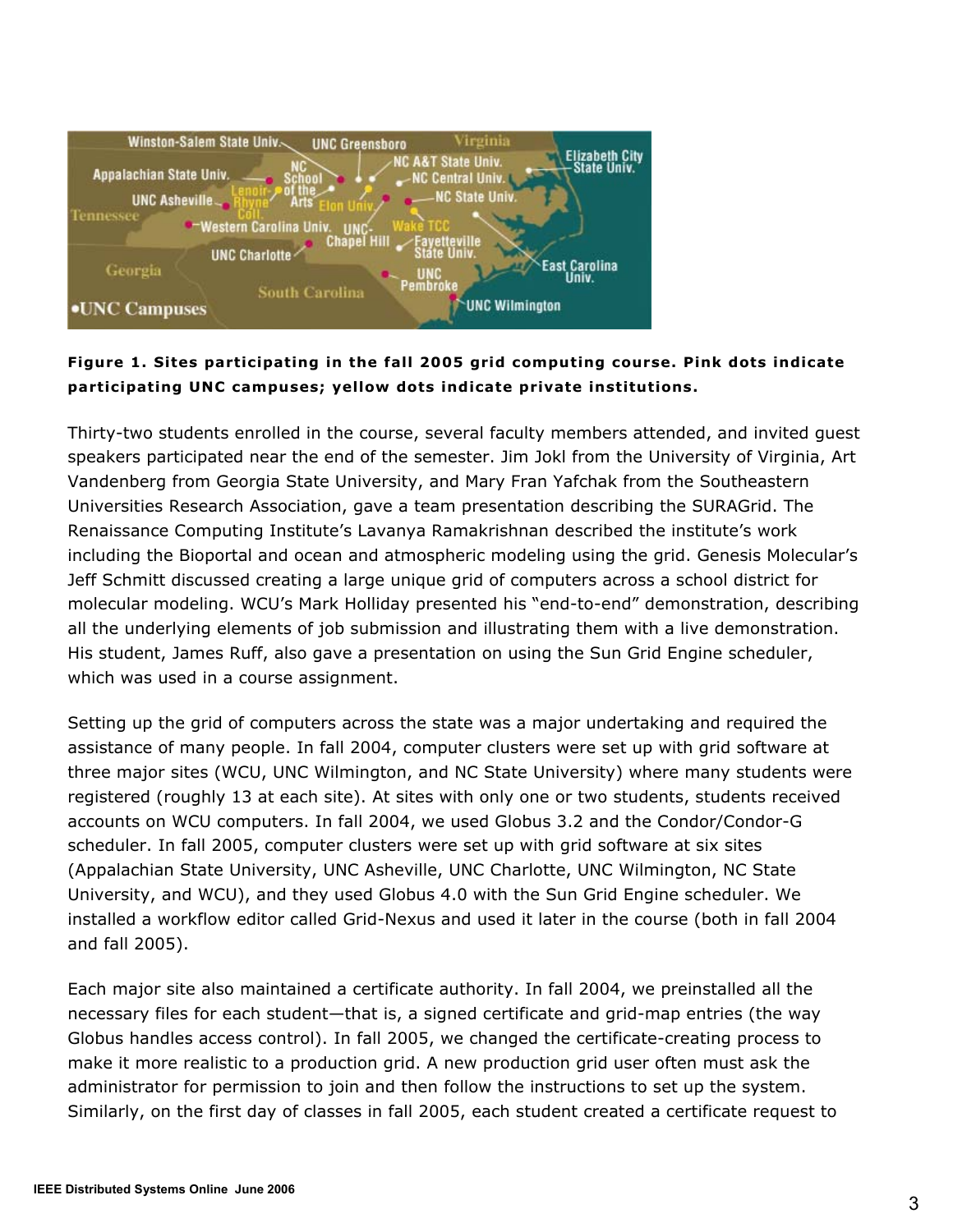the CA system administrator using the Globus grid-cert-request command. Upon receiving the request, the administrator placed the signed certificate in the student's .globus directory and emailed a confirmation to the student.

*T*he next part of our article will run in *IEEE Distributed Systems Online*'s July 2006 Education department. There, we discuss both a grid computing workflow editor developed at UNC Wilmington and experiences from the course. For more details on the course and its assignments, see www.cs.uncc.edu/~abw/ITCS4010F05.

Barry Wilkinson is a professor in the computer science department at the University of North Carolina Charlotte. Contact him at abw@uncc.edu.

Clayton Ferner is an associate professor in the computer science department at the University of North Carolina Wilmington. Contact him at cferner@uncw.edu.

### **Related Links**

- **DS** Online's Web Systems Community Education Page
- "Cluster Computing and Grid 2005 Works in Progress," IEEE DS Online
- "Dependability in Grids," IEEE DS Online
- "Open Source in the Classroom," IEEE DS Online

#### **Cite this article:**

Barry Wilkinson and Clayton Ferner, "Teaching Grid Computing in North Carolina: Part I," *IEEE Distributed Systems Online*, vol. 7, no. 6, 2006, art. no. 0606-o6003.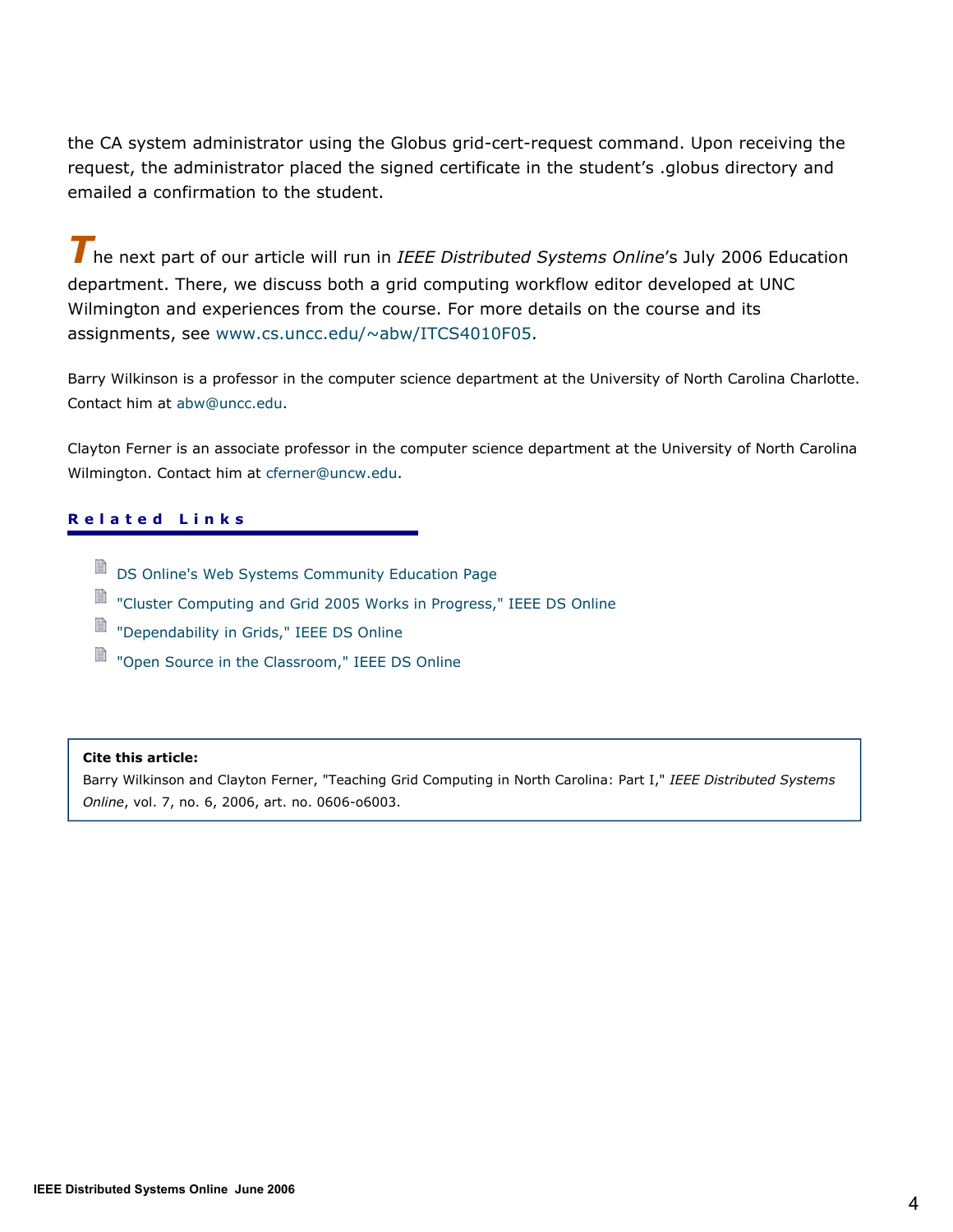

**1541-4922 © 2006 Published by the IEEE Computer Society July 2006 (vol. 7, no. 7), art. no. 0607-o7003** 

# **Teaching Grid Computing in North Carolina: Part II**

**Barry Wilkinson**, *University of North Carolina, Charlotte* **Clayton Ferner**, *University of North Carolina, Wilmington* 

## **North Carolina students studied grid computing in a course taught across multiple universities in fall 2004 and fall 2005. This department describes the student assignments and the instructors' general experiences in offering the course.**

In Part I (http://doi.ieeecomputersociety.org/10.1109/MDSO.2006.41), we described a grid computing course taught across multiple North Carolina universities using the North Carolina Research and Education Network (NCREN ) televideo network. We also described the grid infrastructure and distance-learning environment. Here, we describe the student assignments and our general experiences in offering the course.

## **Student assignments and evaluations**

The coursework consisted of a suite of five assignments developed by members working on the course. We used WebCT to submit programming assignments and quizzes. The coursework began with Web service assignments because today's grid computing software infrastructure is aligned with Web services. Then, we asked the students to develop, deploy, and test a grid service. The next assignments involved job submission using Globus with a scheduler (either Condor or Sun Grid Engine). Finally, the students put it all together in a final assignment where they each created a workflow.

The workflow assignment uses GridNexus (http://www.gridnexus.org), a workflow editor that researchers at UNC Wilmington developed. Figure 1 shows a chemistry example of a GridNexus-created workflow that involves several steps for processing a molecule. The actual workflows the students created are simpler. Instructors asked students to construct a workflow that uses Web services and grid services from their previous assignments. The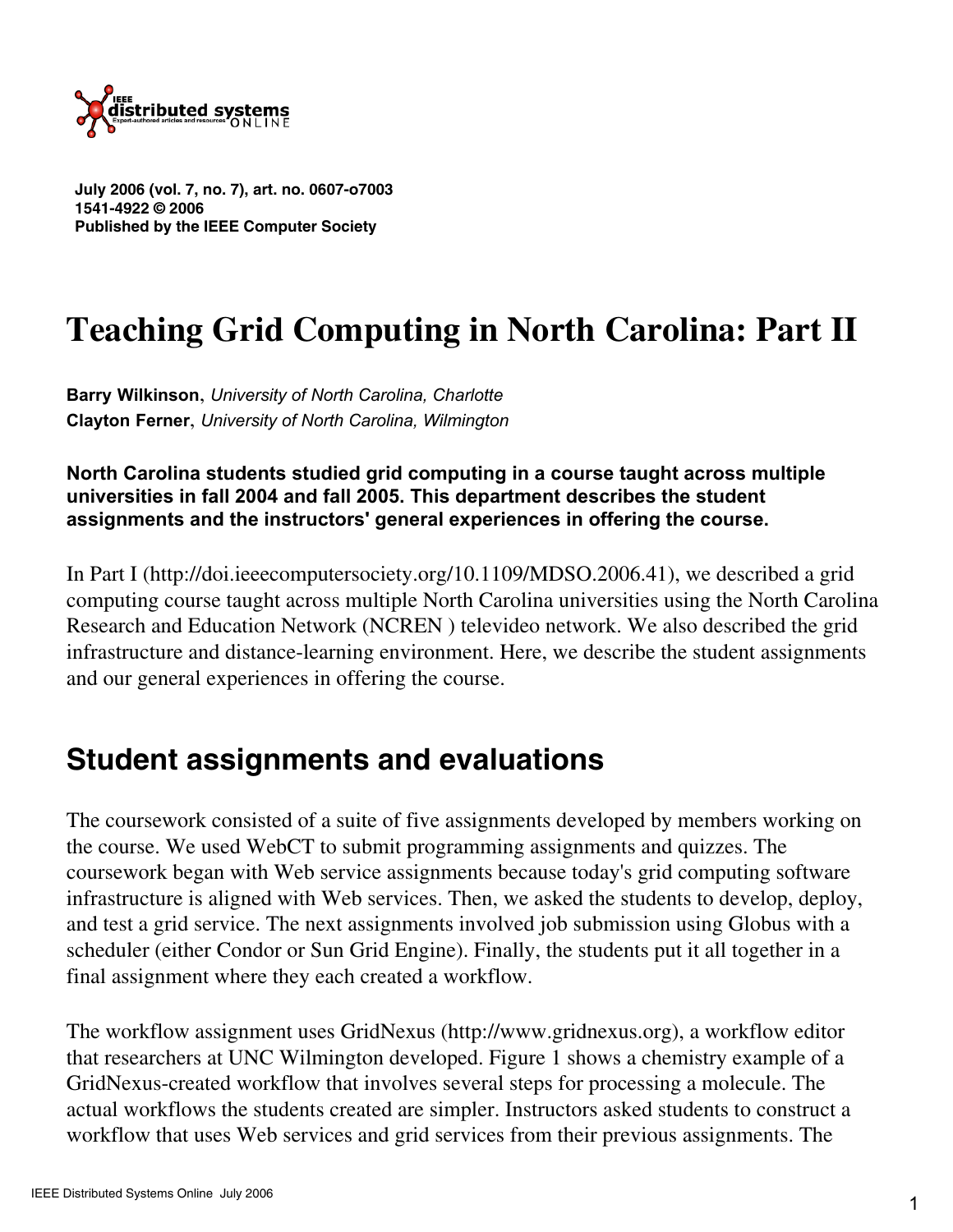students started the Globus container and verified that their services were working. Then, they configured a generic Web service module in GridNexus that communicated with their services. Finally, they linked their services' inputs and outputs into a more complicated workflow.



Figure 1. A workflow created in GridNexus.

Figure 2 shows a workflow similar to those the students created. This workflow's modules make calls to either grid services or Web services that the students created in previous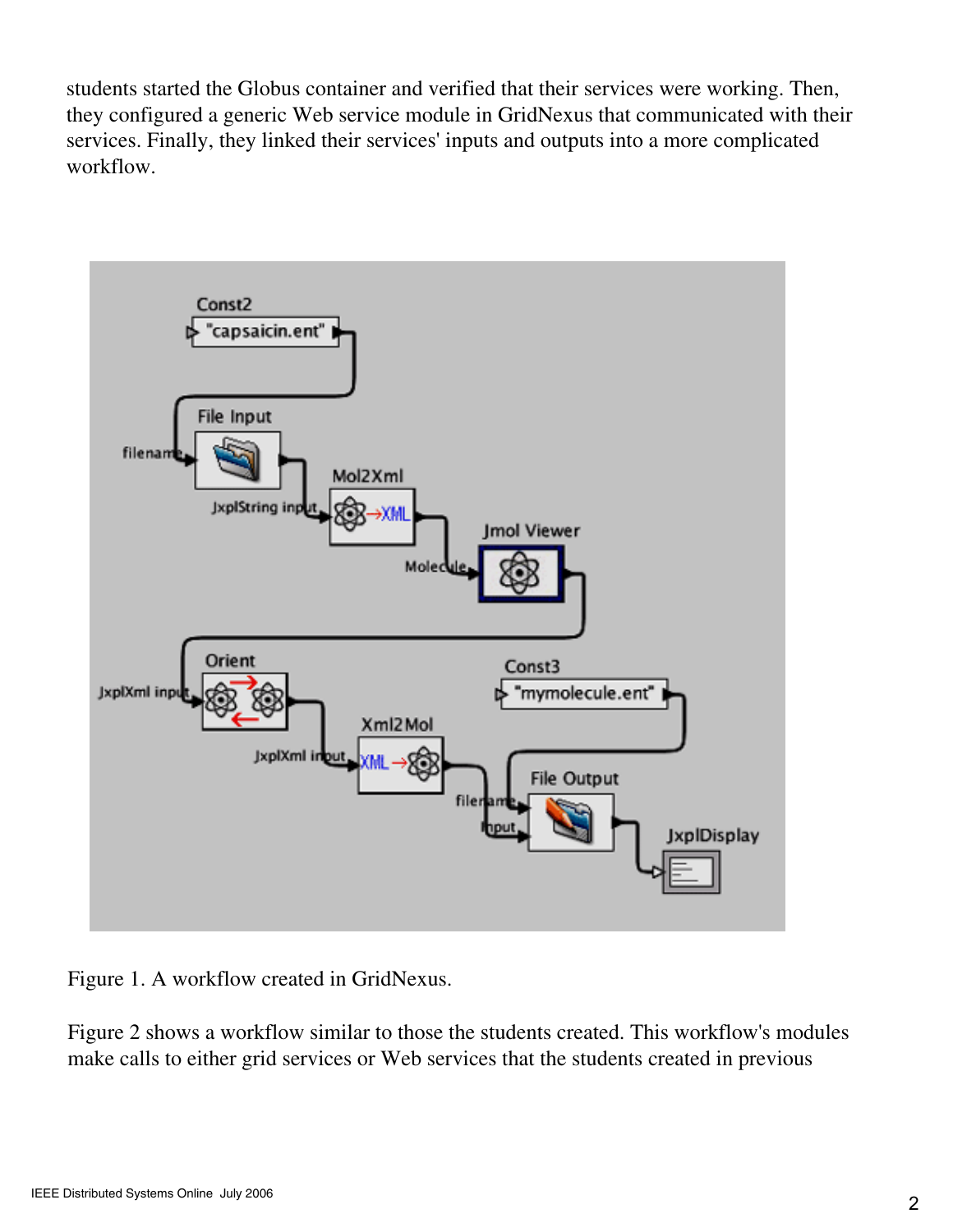assignments. This assignment shows the students how a workflow editor can help build more complex scenarios in which one grid service's output is another's input.



Figure 2. A workflow example using GridNexus, similar to the one assigned in the course.

A workflow editor can invoke several services and help pipeline dependent data. In the first few assignments, the students work with detailed, obscure commands. By the end of the course, they're thinking in terms of linking services to build more complex functionality.

We evaluated the course in several ways. First, we conducted traditional end-of-course student evaluations. We performed additional evaluations as part of evaluating the larger funded grid computing projects within which we had developed this course. Student feedback was generally very favorable. Students found the programming assignments relatively straightforward—perhaps too easy. In fall 2005, we provided detailed assignment write-ups (15 to 20 pages) that led students through a series of basic tasks, culminating in a final task. It might have been better not to provide such detail but instead let the students find the correct way to do each task.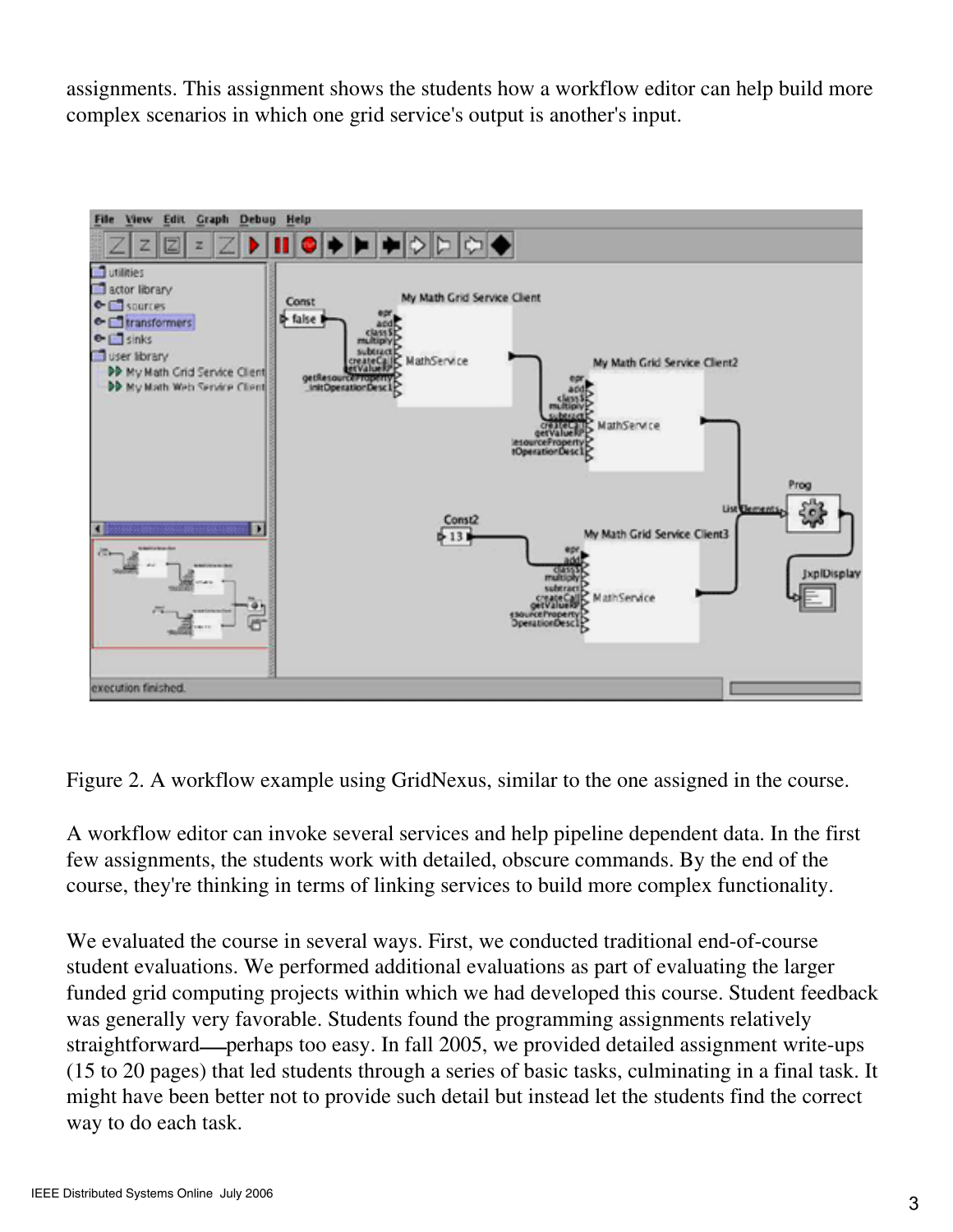# **Course experiences**

We installed the grid computing software before the class started so that the course would run smoothly. We had little time to fix problems afterward, and problems delayed students from completing their assignments quickly. Occasionally, we had to assign students to a different grid site, which both caused delays and disrupted due dates. In the second course offering, each assignment had three dates: the date assigned, a deadline to report any system problems, and the due date. Typically, the deadline for reporting system problems was a few days after the date assigned, which meant that students had to begin the assignment immediately. The due date was typically one week later. That approach helped identify problems quickly.

Using NCREN to provide the grid course to many sites simultaneously with high-quality video was a great asset. Still, engaging in two-way dialog with so many sites was difficult. To increase student engagement, the fall 2005 course added brief student presentations. Each student had to find an interesting grid application (for example, TeraGrid), present it to the entire class using a few PowerPoint slides, and answer questions from the class.

This course was offered at each institution as a special-topics course, and it generated significant enrollment interest at many universities. However, we'll delay the next offering until at least spring 2007 to reflect on our experiences with the course.

Most students graduated within a year of taking the course. Some continued with grid computing. For example, in 2005, one student from the fall 2004 course at Elon University attended a one-week intensive summer workshop program in grid computing and its application in scientific data analysis. The University of Texas at Brownsville and Texas Southmost College, the International Virtual Data Grid Laboratory, and the Open Science Grid sponsored the program. A student from the fall 2005 course entered UNC Charlotte as an early-entry MS student and joined the Charlotte VisualGrid research group in 2006. That student and others are implementing a multi-institution research grid for visualization and environmental research. Several UNC Wilmington students have been working on a project to build chemistry and bioinformatics workflows for scientists. Several workflows have been used in chemistry classes.

This grid computing course's challenges are similar to those we face in creating and using any grid. First, configuring the machines and the grid software was a formidable task involving many expert system administrators. Setting up the users with accounts, certificates, and authorization took a week or two. Getting collaboration to a productive level was difficult in such a distributed environment. Finally, overcoming interorganization politics was difficult. Although we'll strive to overcome these challenges in the future, they were a learning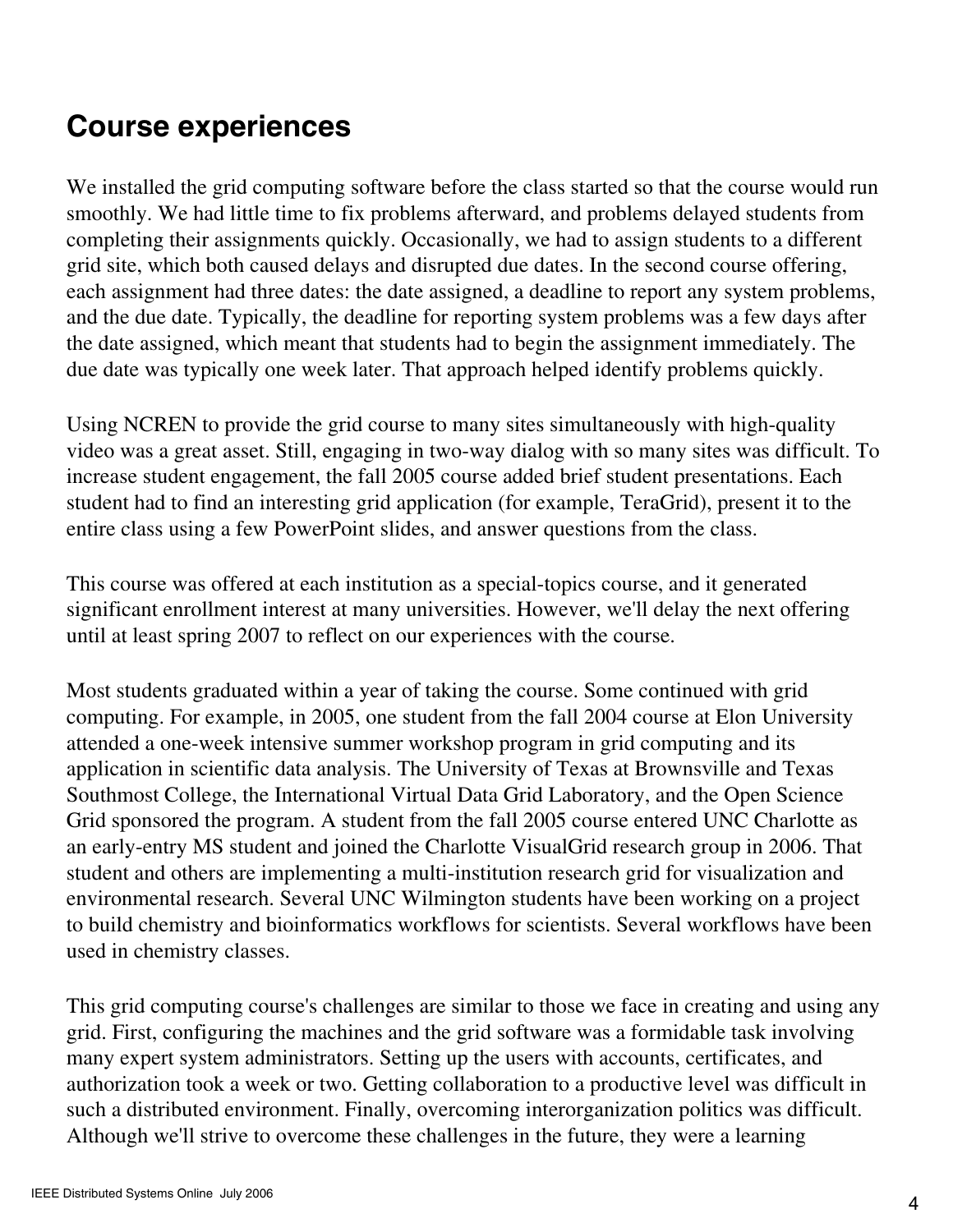experience for students. By offering such courses despite their difficulties, we'll develop future grid workers who will strive to overcome grid computing's challenges. For more information about the course and assignments, see http://www.cs.uncc.edu/~abw/ ITCS4010F05.

## **Acknowledgments**

This project required the cooperation of many people at many universities to establish the grid and coordinate the activities. We're grateful to Mark Holliday and James Ruff at Western Carolina University, who developed several course assignments and supported the course activities extensively. We're also grateful to faculty at each site—including Mladen Vouk and Gary Howell at NC State University, Dean Brock at UNC Asheville, and Joel Hollingworth and David Powell at Elon University—for setting up local grid nodes and being faculty contacts for students. Support for this work came from the National Science Foundation (DUE #0410667/0533334) and the University of North Carolina Office of the President.

**Barry Wilkinson** is a professor in the computer science department at the University of North Carolina Charlotte. Contact him at abw@uncc.edu.

**Clayton Ferner** is an associate professor in the computer science department at the University of North Carolina Wilmington. Contact him at cferner@uncw.edu.

## **Related Links**

 DS Online's Web Systems Community Education Page cms:/dsonline/topics/ was/education.xml

 "Teaching Grid Computing in North Carolina: Part I," IEEE DS Online, cms:/ dsonline/2006/06/o6003.xml

 "Dependability in Grids," IEEE DS Online, http://csdl2.computer.org/comp/ mags/ds/2005/12/oz001.pdf

 "Cluster Computing and Grid 2005 Works in Progress," IEEE DS Online, http://csdl2.computer.org/comp/mags/ds/2005/10/ox002.pdf

"Open Source in the Classroom," IEEE DS Online, http://doi.